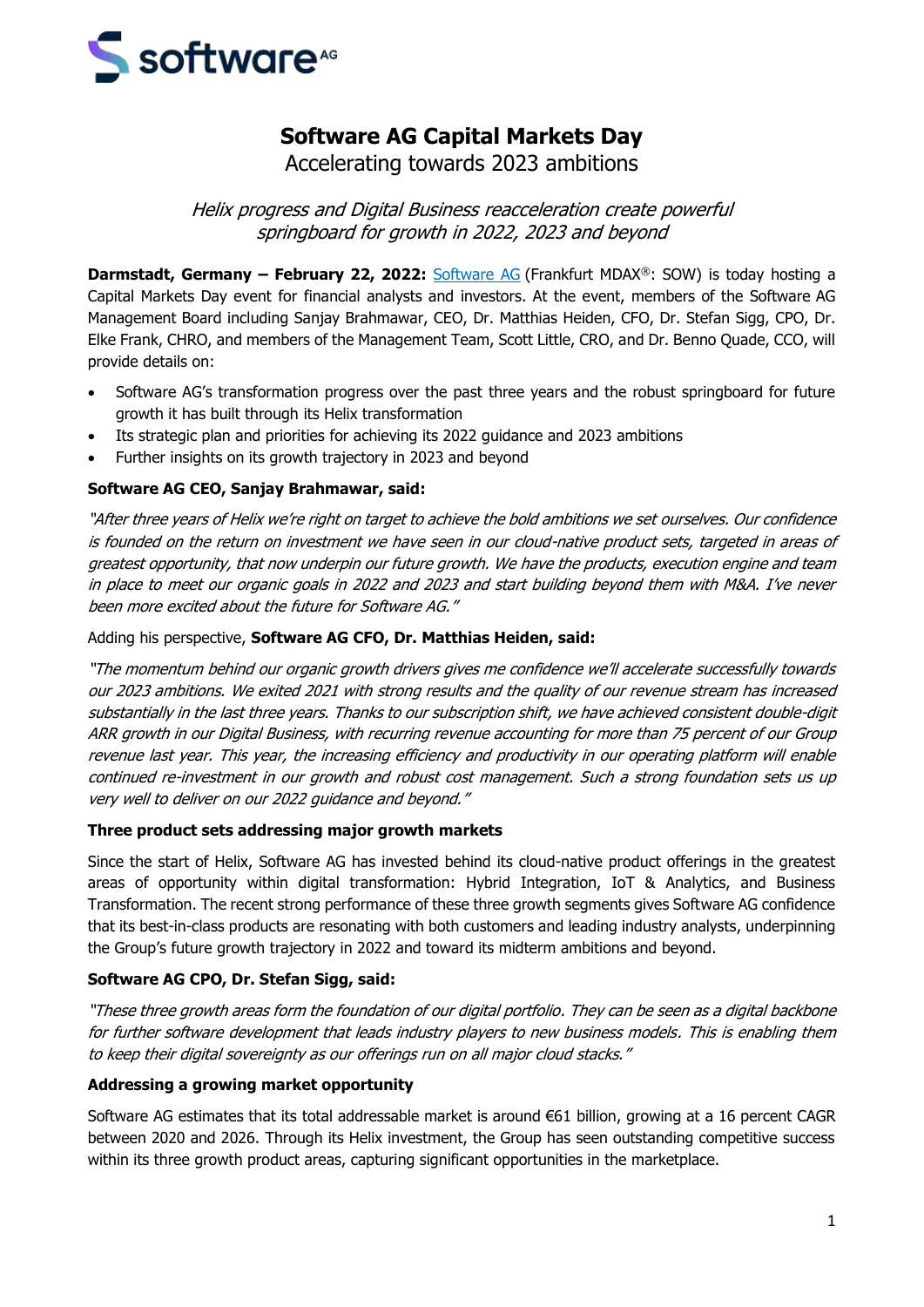# S software<sup>46</sup>

To access a greater portion of its total addressable market, Software AG has sharpened its sales approach and taken existing products into customer segment adjacencies such as the mid-market, focussing on high-growth areas. Software AG's third entry point is a 'string-of-pearls' M&A strategy, building out offerings in key growth areas to move towards servicing the entirety of its total addressable market.

### **Robust springboard for growth**

Through Helix, Software AG has built a robust springboard for future growth. In 2021, the positive impact of three years of transformation was evident in the Group's key financial metrics. The Digital Business reaccelerated in the fourth quarter and has continued that momentum going into 2022, increasing the quality and visibility of the Group's revenue stream. This was driven by Software AG's successful shift to subscription transforming into a tailwind for the Group's operations.

At the bottom line, Software AG has remained committed to profitability throughout the Helix process. The Group has passed the peak of its transformation investment and will continue to balance margin expansion with reinvestment for growth going forward, supported by operating leverage from previous investments, efficiency gains in operations and boosted productivity levels.

This robust springboard for growth gives the Group confidence in accelerating growth toward its 2023 ambitions and beyond.

## **Reconfirming organic ambitions for 2023**

On January 27, 2022, Software AG reconfirmed its mid-term ambitions. Under these ambitions, Software AG aims to achieve in 2023:

- $\bullet$   $\in$ 1 billion Group revenue
- 25 percent to 30 percent operating margin
- 85 percent to 90 percent recurring product revenue
- Approximately 15 percent Digital Business CAGR

#### **About Software AG**

Software AG is the software pioneer of a truly connected world. Since 1969, it has helped 10,000+ organizations use software to connect people, departments, systems and devices. Software AG empowers truly connected enterprises using integration & APIs, IoT & analytics and business & IT transformation. Software AG's products establish a fluid flow of data that allows everything and everyone to work together. The company has more than 4,800 employees across more than 70 countries and annual revenue of over €830m. It is committed to its ambition of exceeding €1 billion of revenue and reaching an operating profit margin (EBITA, non-IFRS) of between 25 percent to 30 percent in 2023.

For more information, also follow on [LinkedIn](https://www.linkedin.com/company/software-ag/) and [Twitter.](https://mobile.twitter.com/SoftwareAG)

#### **For further information, please contact:**

#### **For Investor Inquiries**

**Robin Colman** Senior Vice President, Corporate Development and Investor Relations E: [robin.colman@softwareag.com](mailto:robin.colman@softwareag.com) T: +49 6151 92-1274